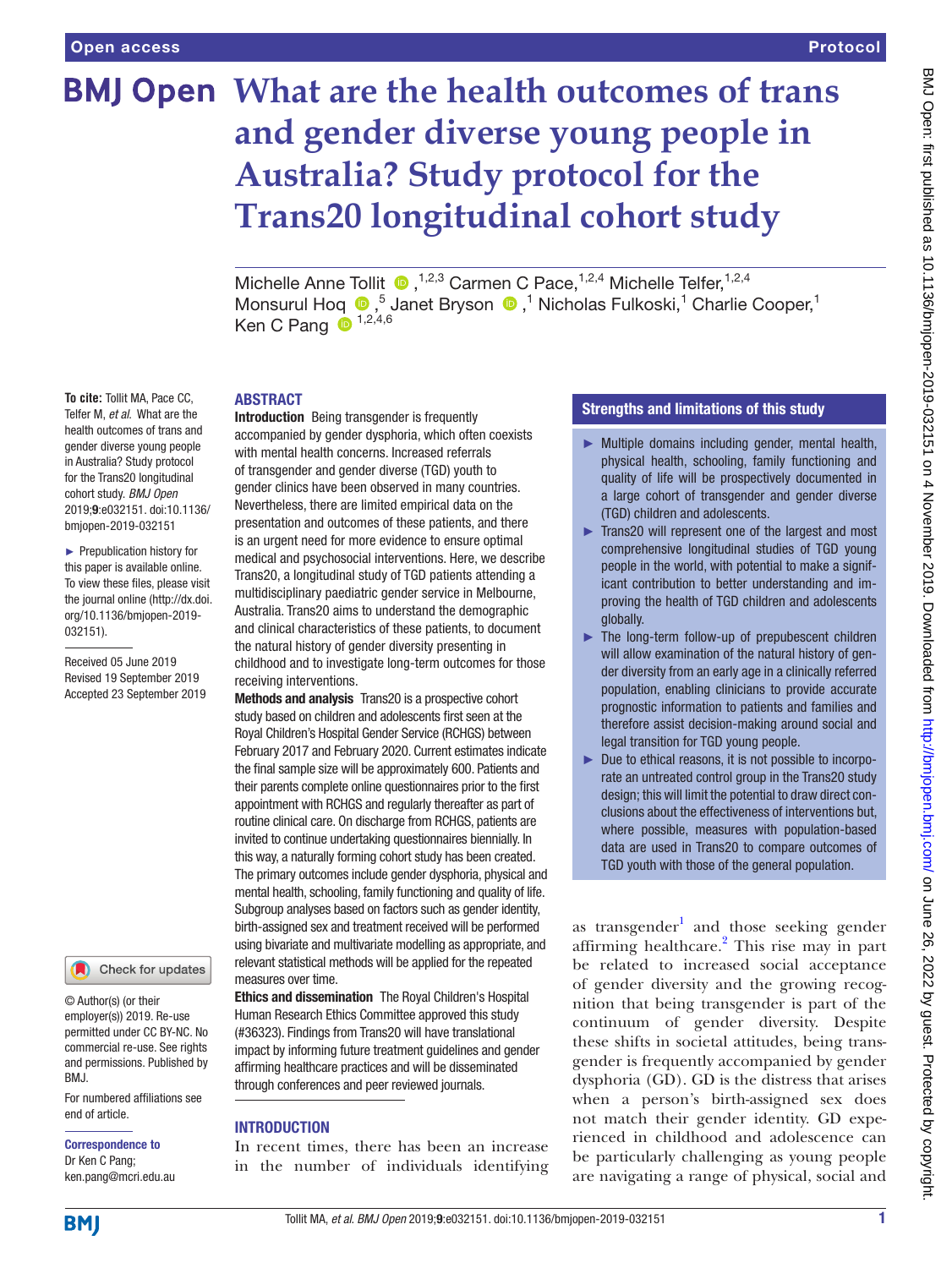emotional changes during this critical developmental period. Serious psychiatric disorders are very common, with rates of self-reported depression and anxiety diagnoses in transgender and gender diverse (TGD) young people in Australia as high as 75% and 72%, respectively, and 80% reporting ever self-harming and 48% ever attempting suicide.<sup>3</sup> Experiences of bullying, physical assault, discrimination and social exclusion are also common for transgender individuals, $3-6$  and these experiences are likely to contribute to poor mental health.

Accompanying the rise in reported prevalence of TGD young people has been a rapid increase in referrals to specialist gender clinics across the Western world. $7-10$ Many TGD children and adolescents and their families seek help from healthcare professionals requesting support, advice and gender affirming psychosocial and medical treatments. Clinical guidelines $11-13$  promote a multidisciplinary approach to address the complex biopsychosocial needs of this group, and treatment is ideally tailored to a young person's developmental stage and individual needs. Psychosocial support is central to assist the young person and their parents to understand and explore their gender identity and, where appropriate, help facilitate social transition, which may involve adoption of gender-affirming hairstyles, clothing, names and pronouns. For children and adolescents, psychological support can also be an important intervention for treating coexisting mental health issues, while helping to navigate the relational, social and personal challenges associated with their gender identity. For children who have not reached puberty—some of whom present with significant GD as young as age three—medical intervention is not warranted, but for older children and adolescents, medical interventions may serve an important role alongside psychosocial support and can take several forms. First, medications known as GnRH analogues ('puberty blockers') can help prevent the development of undesired physical changes during puberty, which can trigger and/or exacerbate GD. Second, gender affirming hormones, namely oestrogen and testosterone, can help promote physical changes congruent with the young person's gender identity. Thirdly, surgical procedures, such as chest reconstructive surgery for transmasculine individuals ('top surgery'), are performed on adolescents in some centres $^{14\,15}$  while genital surgery is generally only advised after the age of majority.<sup>[11 12](#page-8-4)</sup>

Specific healthcare for TGD children and adolescents—including the use of medical interventions—is relatively new, having commenced only in the past two decades. Consequently, there is a need for more empirical data to inform best practice in important areas such as risk and protective factors and the long-term safety and outcomes of medical interventions.<sup>12 16</sup> 17 Another key area for which stronger evidence is required relates to the natural history of gender diversity. While some parents of gender diverse youth report noticing signs of gender non-conforming behaviour from as young as age two, $18$  not all gender diverse children develop a

transgender identity. Published literature reports that 45%–88% of children with gender concerns in childhood go on to identify with their birth-assigned sex in adolescence and adulthood<sup>19–23</sup> indicating that only some of these children report a transgender identity when older. A number of methodological, interpretative and ethical concerns have been raised about these studies, $19$  and they are now thought to underestimate the persistence of TGD identities from childhood to adolescence. Given this uncertainty, there is a clear need to better understand these trajectories in order to inform and guide decision making in this area for young people and their families.

Various research groups around the world have been attempting to fill these important knowledge gaps via longitudinal cohort studies of TGD children and adolescents. The longest running of these has been based at VU University Medical Centre in the Netherlands, which pioneered the use of medical interventions for TGD youth and has provided much of the currently available empirical data in the field. $24$  More recently, an NIH-funded study commenced in the USA and is aiming to follow 280 transgender youth over  $5$  years.<sup>25</sup> The study is recruiting across four separate clinical sites, each of which have their own treatment protocols and practices. There is a clear need for additional international cohorts to sit alongside these established studies.

This paper describes the creation of a new longitudinal study of TGD children and adolescents, known as Trans20. Following a large cohort of patients who have attended the state-wide Royal Children's Hospital Gender Service (RCHGS) in Melbourne, Australia, Trans20 is designed to synthesise prospectively gathered clinical data collected from patients during their time with and after they leave the RCHGS. The RCHGS employs a consistent assessment and treatment approach to its trans healthcare, meaning that Trans20 is ideally placed to avoid the difficulties inherent in studies that recruit across multiple sites where treatment approaches may vary.

In the context of this background, the Trans20 study primarily aims to:

- i. Describe the demographic and clinical characteristics of TGD young people who attend healthcare services for gender-related concerns.
- ii. Identify clinical outcomes following different types of gender-affirming interventions (both psychosocial and medical).
- iii. Identify risk and protective factors associated with physical and mental health outcomes of TGD children and adolescents.

iv. Characterise the natural history of TGD young people, including those who differ in their presentations.

Trans20 seeks to contribute to the evidence underpinning healthcare for TGD young people, and thus inform prognosis and improve clinical management and decision making.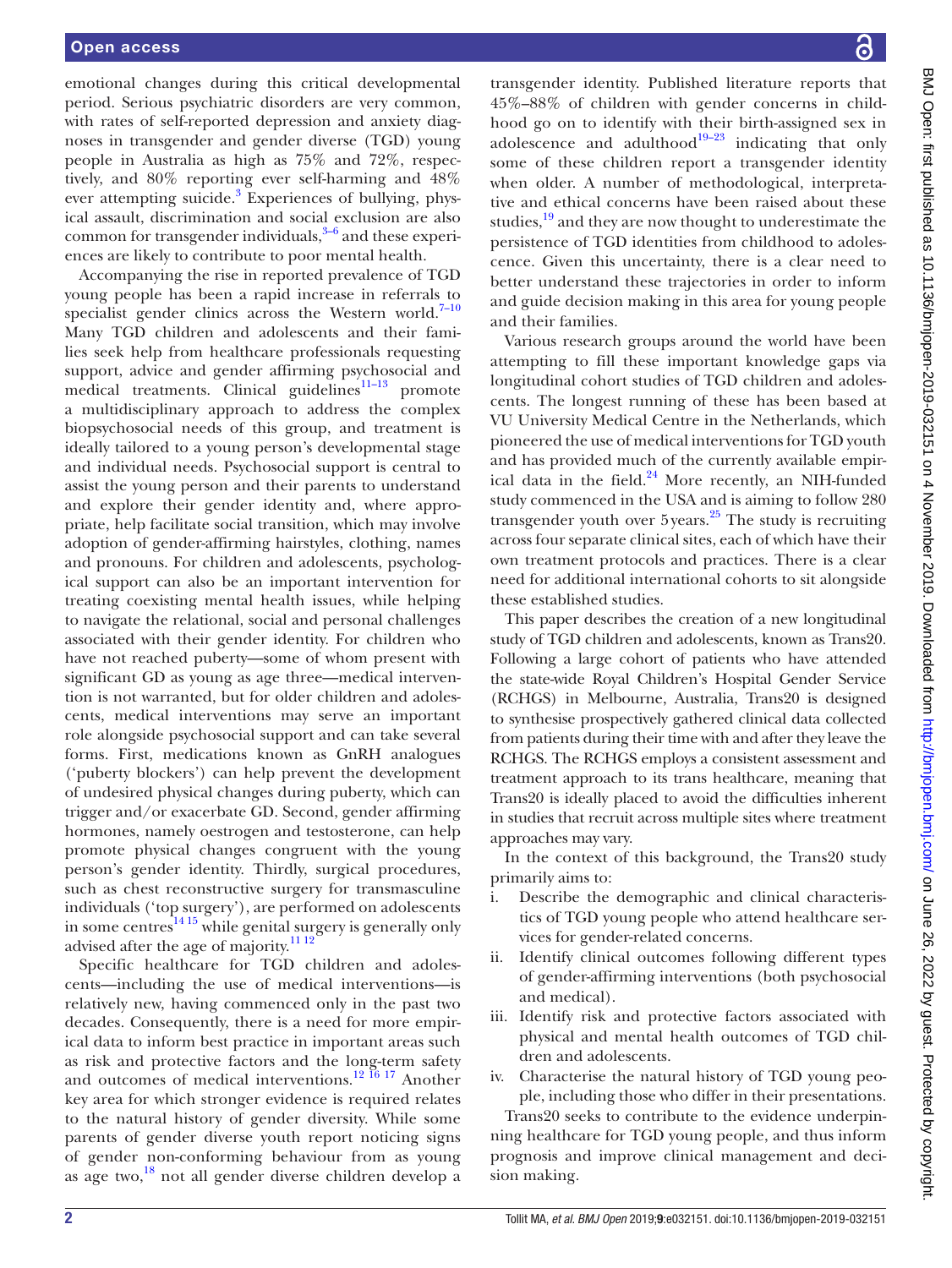Legend



Figure 1 Clinical pathway at the RCHGS and integrated questionnaire administration. \*Indicates data collection timepoint for Trans20. ΦFollowing initial attendance at MDAC, questionnaires are repeated on an annual basis. FASST, First Assessment Single Session Triage; MDAC, Multidisciplinary Assessment Clinic; RCHGS, Royal Children's Hospital Gender Service.

# Methods and analysis

## Study design

Trans20 is a prospective, longitudinal cohort study, with a sample comprising patients aged 3–17 years when first attending the RCHGS between February 2017 and February 2020. Online questionnaires are routinely administered as part of standard clinical care at RCHGS and are completed by patients and a nominated parent/ primary caregiver prior to the first appointment with the service and then at regular periods thereafter [\(figure](#page-2-0) 1). Some questionnaires are also administered by clinicians during the patients' clinical consultations, and these are referred to as 'in-clinic questionnaires' hereafter. Patients who leave the service are invited to continue undertaking questionnaires biennially. In this way, a naturally forming

<span id="page-2-0"></span>cohort study has been created, and our intention is to continue follow-up over a 20-year period.

#### Study setting

This study is based at the RCHGS in Melbourne, Australia. The RCHGS provides publicly funded assessment and gender affirming care to TGD young people throughout the state of Victoria. RCHGS staff come from a range of clinical specialities and disciplines including psychology, psychiatry, paediatrics, endocrinology, gynaecology, speech therapy and nursing. With approximately 250 new referrals each year, RCHGS is the largest multidisciplinary gender service for children and adolescents in Australia. Young people up to age 17 years who reside in Victoria and have concerns regarding their gender identity can be referred to RCHGS by their general practitioner. Patients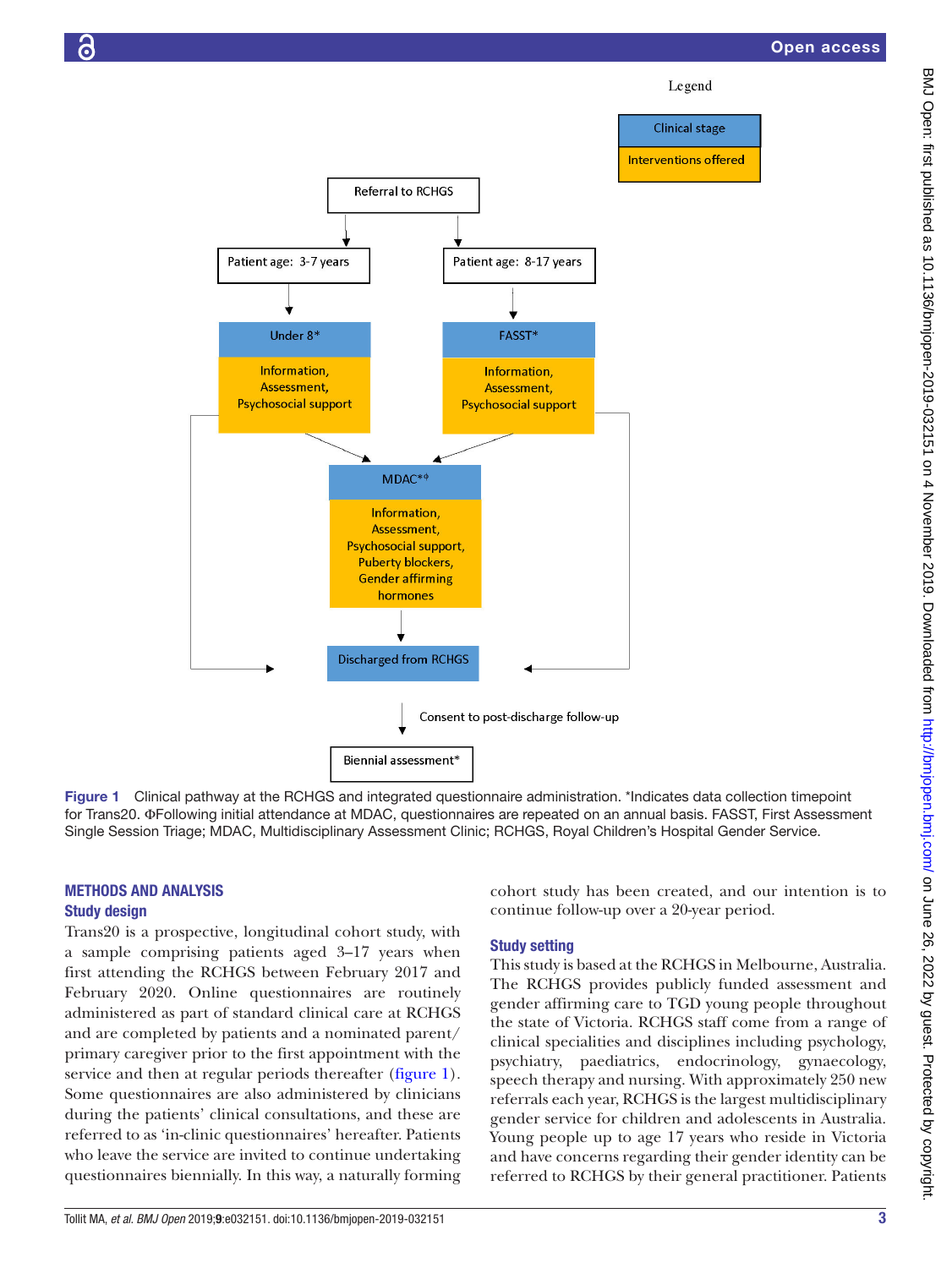subsequently enter the service via one of two pathways: the Under 8 clinic for those aged 7 years and below, or the First Assessment Single Session Triage (FASST) clinic for those aged 8 years and older. Patients attending the Under 8 clinic are assigned a mental health clinician for initial assessment and support and those wishing to undertake a medical transition are later referred to a member of the paediatric team prior to onset of puberty. Patients attending the FASST clinic see a Clinical Nurse Consultant or an Adolescent Medicine fellow (doctor undergoing advanced paediatric training) for initial assessment and support; those who wish to receive further psychosocial support and/or medical intervention are subsequently seen in the Multidisciplinary Assessment Clinic (MDAC) [\(figure](#page-2-0) 1). Regardless of which pathway a patient enters, they and their parents undertake an assessment which includes the completion of standardised questionnaires prior to their first appointment, and these assessments are repeated at regular (~12 monthly) intervals as patients continue to attend the service.

#### Participants and eligibility

To be eligible for inclusion in Trans20, participants need to have attended an initial appointment with the RCHGS between February 2017 and February 2020, have completed at least one of the baseline questionnaires (ie, patient questionnaire, parent questionnaire, or in-clinic questionnaire) and speak sufficient English to complete the questionnaires. Since patients can be referred to the RCHGS at any age before 18 years, participants are expected to range in age from 3 to 17 years at study entry. Data from the first 2years of the study indicate that on the day of first appointment with the RCHGS, the large majority of patients (75.3%) were aged 12 years or older, 18.6% were aged 6–11 years and 6.1% were aged 5 years or younger. Based on those meeting eligibility for involvement in Trans20 in the first 2years, it is expected that the Trans20 cohort will comprise approximately 600 participants over the 3-year enrolment period.

#### Ethics, recruitment and consent

The Royal Children's Hospital Human Research Ethics Committee (HREC) granted approval for the conduct of this study (#36323). As previously outlined, questionnaires are completed by patients and parents as part of routine clinical care at RCHGS, and this information will be analysed under a clinical audit framework. As Trans20 is designed to prospectively collect data from patients beyond their time with the RCHGS, long-term follow-up of patients who leave the RCHGS requires specific consent. Consent is obtained using a multistep procedure, from parents for those aged under 18 years and from young people themselves once they are aged 18 years or older. At the time of undertaking assessments with the RCHGS, permission to contact patients and their families about the Trans20 study in the future is prospectively collected. Following discharge, those who have provided consent to be contacted are then invited to continue to undertake

assessments. For patients who have left the service and are under 18 years, an email with parent and participant information statements as well as questionnaire links are sent to the nominated parent, who are asked to pass the relevant documentation to their child if they consent to them being involved. Patients who have left the service and are 18 years or older are sent these directly via email. Under each of these scenarios, completion of the online questionnaires provides implied consent. Consent to contact treating clinicians to obtain physical health information will also be sought for those who no longer attend the RCHGS.

#### Data collection and storage

Parent and patient questionnaires are administered via LimeSurvey, an online, open source, survey web application, $26$  supported by the RCH for clinical use. Separate parent and patient questionnaire links are sent to a parent email address and parents and patients complete the questionnaires online. Questionnaires are administered approximately 1month prior to patients' initial appointment with the service and then at approximately 12month intervals throughout their RCHGS episode of care. Information on community supports are provided at the end of all questionnaires. Participants (who no longer attend the RCHGS) who disclose information that raises concern about a significant risk of harm will be contacted by project staff to provide additional support. This may include: discussing additional support services, encouraging the participant to contact their general practitioner and/or access existing supports and referring the participant to external supports (including mental health triaging services) where appropriate. The information statements that accompany the surveys, advises parents and participants that they may be contacted for this purpose. If individuals remain upset after completing questionnaires, they are also advised to call the RCHGS to help organise support.

In-clinic questionnaires—which cover topics such as drug use, sexual health, self-harm and suicidality—are asked directly of patients at an appropriate age by clinicians during their appointments and responses are later entered into LimeSurvey. These questions are asked by clinicians during appointments to ensure timely and appropriate follow-up if required. Having been introduced by their clinicians, these questions are subsequently asked of patients in their online follow-up questionnaires, with clinicians applying appropriate follow-up for current patients as deemed clinically relevant.

Parent, patient and in-clinic questionnaire responses (and scored summary data where relevant) are uploaded to patients' electronic medical record (EMR) and the RCHGS Clinical Database (DRN #DB089). Thus, these are available to their treating team to help guide assessment and treatment. For those who consent to being part of Trans20 following discharge from the RCHGS, follow-up questionnaires are administered via Lime-Survey and stored in the RCHGS Clinical Database. For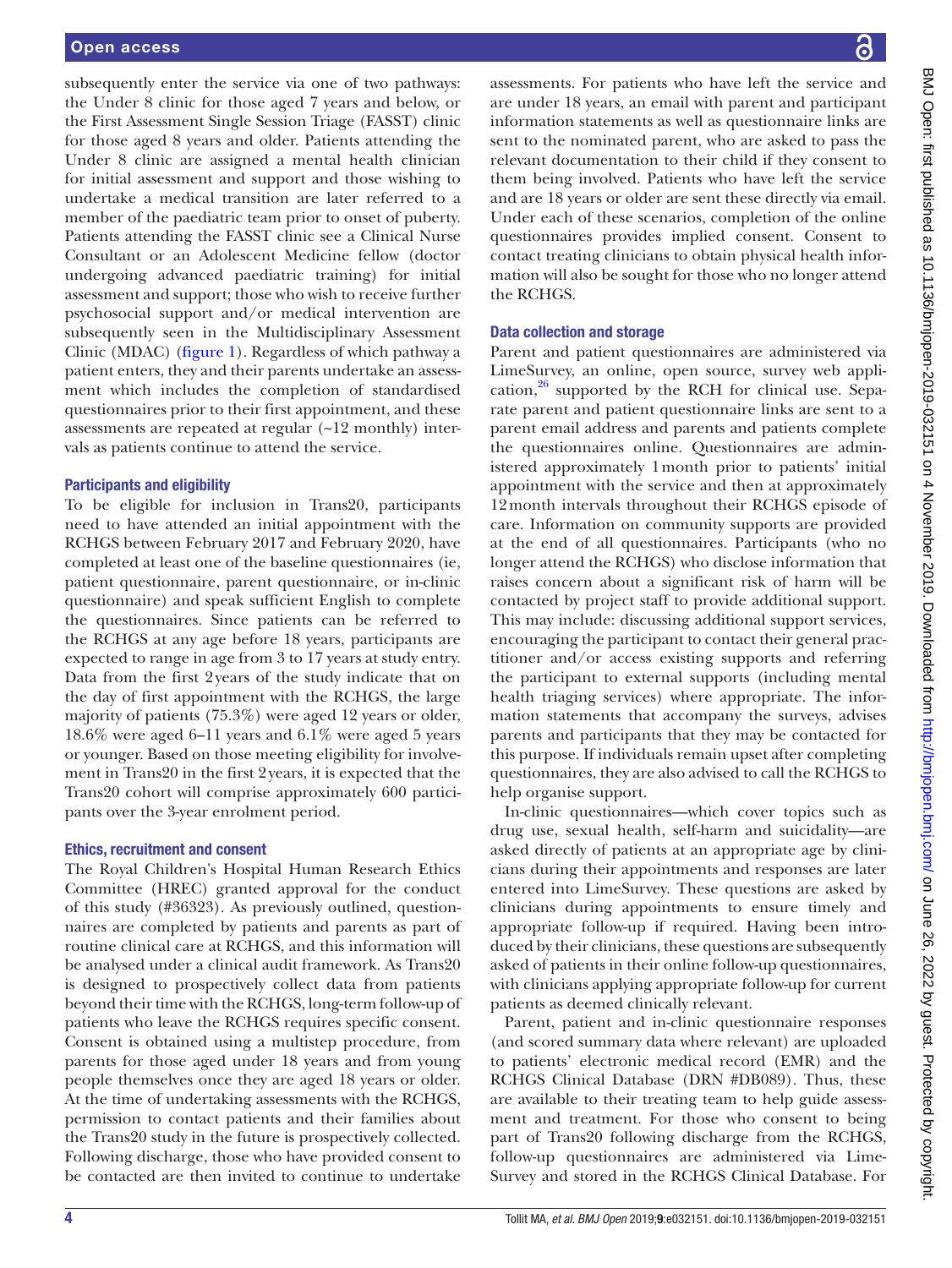those discharged from RCHGS, a \$20 gift voucher will be offered as a sign of appreciation and as reimbursement for the time spent completing the surveys.

Data from this study are stored securely on RCH servers in password-protected files that can only be accessed by study personnel. Data will be stored for 7 years post study closure, or until the youngest participant turns 25 years old and will then be securely destroyed. Data will be stored in a reidentifiable format, with participants given a unique, reidentifiable code that maps to identifying information, including hospital record number.

#### Measures

Trans20 questionnaire measures were selected to provide information relevant to the assessment and treatment of GD and related comorbidities. Measures span multiple domains including gender, mental health, education, quality of life, parental well-being, family functioning as well as experiences of care at RCHGS. In addition to measuring core gender-related and mental health outcomes, broader indicators of health and well-being were also included to holistically and comprehensively assess multifaceted functioning (including at school and within the family), which may be related to gender and mental health outcomes in this group. Where possible, measures with strong psychometric properties and good reliability and validity were chosen. Some measures are appropriate only for specific age groups or birth-assigned sex, and the online questionnaires are tailored accordingly. A full list of Trans20 questionnaire measures is provided in [table](#page-5-0) 1, and each measure—grouped by domain—is described in further detail below.

#### Demographics and past history

Standard demographic data and information related to the young person's medical and developmental history are routinely collected in the questionnaires. These items were developed by the study investigators; some demographic questions relating to English proficiency, Indigenous status and religious affiliation were based on standards recommended by the Australian Bureau of Statistics  $(ABS)$ .<sup>27</sup> From age 18 years, individuals are asked questions about education and employment based on ABS Census questions.[28](#page-9-7)

#### Gender

Different aspects of gender identity are assessed using various complementary tools including the Gender Identity Questionnaire,<sup>29</sup> Gender Preoccupation and Stability Questionnaire<sup>30</sup> and the Gender Slider. The Gender Slider, developed by the Trans20 project team in consultation with the RCHGS, is a visual analogue scale to help patients describe their gender identity. This tool consists of two continuous scales, male and female, where individuals move the slider on each scale to reflect their gender identity, from 'not at all' to 'completely'. The Body Image Scale<sup>31</sup> provides information on body dissatisfaction. An item developed by the Trans20 team is used to measure

extent of GD. The Social Transition Questionnaire (developed by the Trans20 team) assesses the extent to which an individual has socially transitioned. The Gender Voice Questionnaire (adapted from the Transsexual Voice Questionnaire $32\frac{33}{2}$ ) and the Chest Dysphoria Scale (administered to birth-assigned females)<sup>15</sup> provide information on voice dysphoria and chest dysphoria, respectively. In combination, these tools enable the examination of shifts in gender identity, expression and dysphoria over time. Additional questions devised by the project team about the effects of hormonal treatment are asked of those who have been treated with hormones.

#### Mental health

Mental health is assessed longitudinally using wellvalidated measures chosen for their common use in this population. The Child Behavior Checklist (CBCL) and Youth Self Report $3435$  assess behavioural and emotional problems across broad domains including: anxious/ depressed, withdrawn/depressed, somatic complaints, social problems, thought problems, attention problems, rule-breaking behaviour and aggressive behaviour. The Short Mood and Feelings Questionnaire $36$  and Spence Children's Anxiety Scale<sup>37–41</sup> focus on depressive and anxiety symptomatology, respectively. In young adulthood, the DASS21 $^{42}$  $^{42}$  $^{42}$  is used to measure depression, anxiety and stress while social phobia is measured using the Social Phobia Scale.<sup>43</sup> The Gender Minority Stress and Resilience Measure (community connectedness and pride scales) $^{44}$  and the Brief Resilience Scale<sup>45</sup> measure resilience. Assessment of self-harm is based on an established self-harm questionnaire, $46$  and the Columbia-Suicide Severity Rating Scale<sup>47</sup> assesses suicidality. A modified version of the Branched Eating Disorders Test<sup>[48](#page-9-22)</sup> is administered to assess disordered eating. Given the frequent co-occurrence of autism in gender diverse individuals,  $49$  the Social Responsiveness Scale- $2^{50}$  is used to screen for features of autism at the initial assessment.

#### Education/school functioning

Trans20 examines a range of educational outcomes over time. Academic achievement is measured using relevant questions within the CBCL. $34$  School connectedness is assessed using the Psychological Sense of School Membership survey.<sup>51</sup> School absenteeism is determined using modified questions from the Longitudinal Study of Australian Children.<sup>52</sup> Finally, bullying is evaluated using the Gatehouse Bullying Scale $53$  and supplemented with specific items inquiring about cyberbullying. Young adults are asked about experiences of discrimination based on questions from the Victorian Population Health Survey.<sup>[54](#page-9-28)</sup>

#### Quality of life and family functioning

The Child Health Utility  $9D$  (CHU  $9D$ )<sup>55 56</sup> and the Assessment of Quality of Life Instrument (AQoL-4D)<sup>57 58</sup> are administered to determine how GD and its associated difficulties impact on child and parental quality of life, respectively. These tools are generic quality of life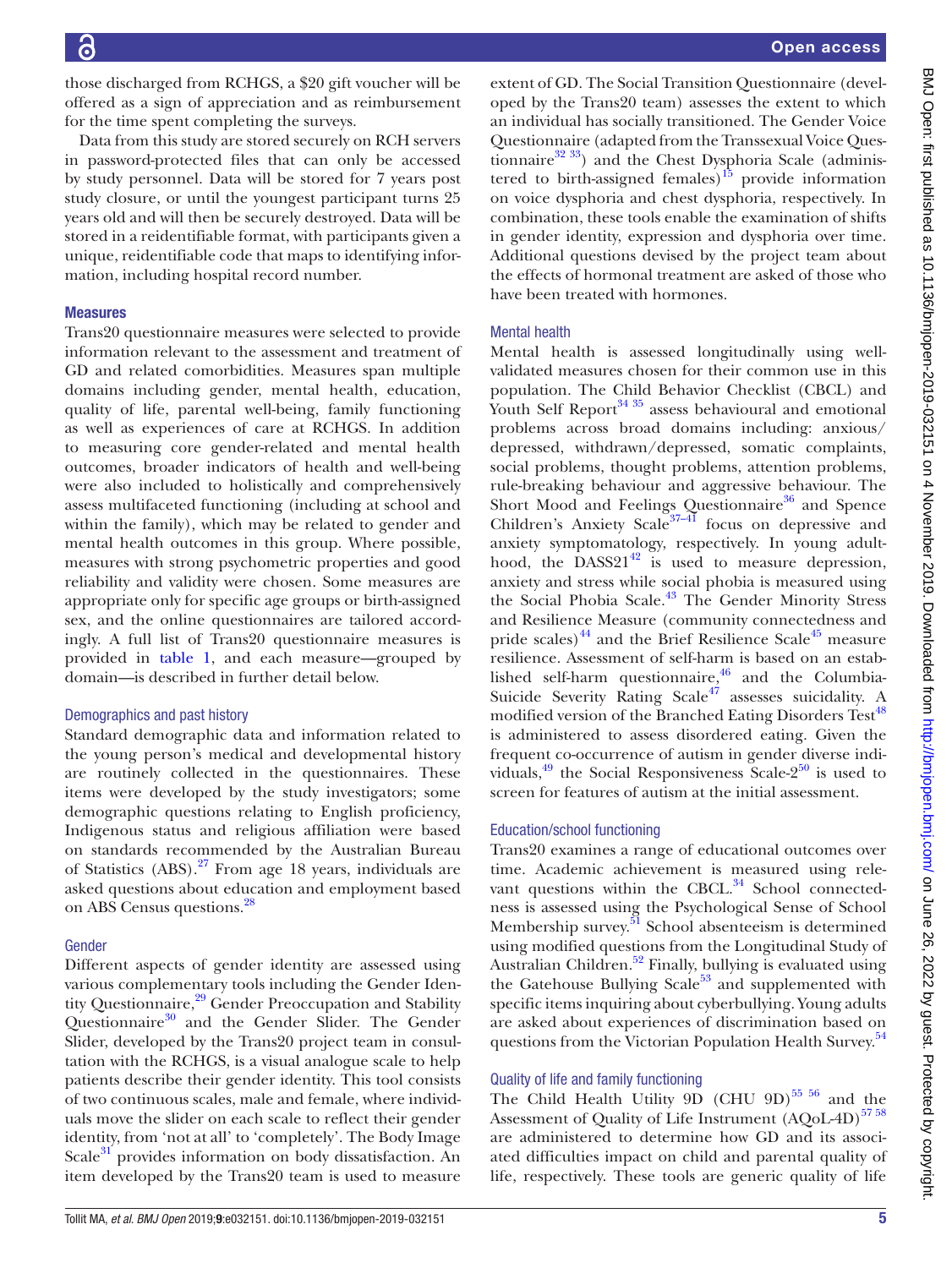| Measures used in Trans20 in parent, patient and in<br>٣<br><b>Table</b> | clinic questionnaires                                                                                         |                      |                  |                   |                     |                                                                                                                                    |
|-------------------------------------------------------------------------|---------------------------------------------------------------------------------------------------------------|----------------------|------------------|-------------------|---------------------|------------------------------------------------------------------------------------------------------------------------------------|
| Construct                                                               | Instrument                                                                                                    | Reference            | Parent<br>Q'aire | Patient<br>Q'aire | In-clinic<br>Q'aire | Age range*                                                                                                                         |
| Demographics and history                                                |                                                                                                               |                      |                  |                   |                     |                                                                                                                                    |
| Demographics                                                            | Introducing you                                                                                               | T20 PT,<br>27 28     | >                | >                 |                     | Parent report: all ages-no age restrictions while patient at<br>Patient report: all ages-no age restrictions<br>RCHGS <sub>T</sub> |
| Medical history                                                         | Medical and developmental history                                                                             | T20 PT               | $\Rightarrow$    | >                 |                     | Parent report: all ages-no age restrictions while patient at<br>Patient report: 18+<br>RCHGS <sub>T</sub>                          |
| Gender                                                                  |                                                                                                               |                      |                  |                   |                     |                                                                                                                                    |
| Gender identity and supports                                            | slider<br>About your gender-gender                                                                            | T20 PT               |                  | >                 |                     | All ages-no age restrictions                                                                                                       |
| Social transitioning                                                    | About socially transitioning                                                                                  | T20 PT               | >                | >                 |                     | Parent report: 0-7<br>Patient report: 8+                                                                                           |
| Voice                                                                   | About your voice                                                                                              | 32 33                |                  | >                 |                     | $12 +$                                                                                                                             |
| Gender role behaviours and gender identity                              | Gender Identity Questionnaire                                                                                 | 29                   | ↘                |                   |                     | $\leq 12$                                                                                                                          |
| Gender dysphoria                                                        | gender-related distress<br>Single item measuring recent                                                       | T20 PT               |                  | >                 |                     | All ages-no age restrictions                                                                                                       |
| Gender dysphoria: gender preoccupation<br>and gender stability          | Gender Preoccupation and Stability Questionnaire                                                              | 80                   |                  | >                 |                     | $\frac{+}{11}$                                                                                                                     |
| Body image                                                              | Body Image Scale                                                                                              | 5                    |                  | 7                 |                     | $12 +$                                                                                                                             |
| Chest dysphoria                                                         | Chest Dysphoria Scale                                                                                         | $\frac{5}{1}$        |                  | >                 |                     | 12+ (birth-assigned females)                                                                                                       |
| Hormone treatment experiences‡                                          | Maturation Scale<br>Medical intervention treatment effects and<br>satisfaction. Tanner's Sexual Maturation So | T20 PT,<br>$71 - 73$ |                  | $\rightarrow$     |                     | 12+ for those reporting that they have started puberty<br>suppression or gender affirming hormones                                 |
| Mental health                                                           |                                                                                                               |                      |                  |                   |                     |                                                                                                                                    |
| Internalising and externalising behaviour                               | <b>Youth Self Report</b>                                                                                      | $\mathfrak{F}$       |                  | >                 |                     | $11 - 18$                                                                                                                          |
|                                                                         | Preschool Child Behavior Checklist                                                                            | 35                   | >                |                   |                     | $1.5 - 5$                                                                                                                          |
|                                                                         | School-age Child Behavior Checklist                                                                           | $\frac{3}{4}$        | >                |                   |                     | $6 - 18$                                                                                                                           |
| Anxiety symptomatology                                                  | Spence Children's Anxiety Scale-Preschool                                                                     | 57                   | >                |                   |                     | 3-5                                                                                                                                |
|                                                                         | Spence Children's Anxiety Scale-Parent report                                                                 | 88                   | >                |                   |                     | $6 - 18$                                                                                                                           |
|                                                                         | Spence Children's Anxiety Scale-Self report                                                                   | $39 - 41$            |                  | >                 |                     | $7 - 18$                                                                                                                           |
| Eating disorders                                                        | Branched Eating disorder Tes                                                                                  | 48                   |                  | >                 |                     | $12 +$                                                                                                                             |
| Depressive symptomatology                                               | Short Mood and Feelings Questionnaire                                                                         | 86                   | >                | >                 |                     | Parent report: all ages-no age restrictions while patient at<br>Patient report: 7+<br>RCHGS <sup>-</sup>                           |
| Depression, anxiety and stress                                          | <b>DASS21</b>                                                                                                 | $\overline{4}$       |                  | ↘                 |                     | $18 +$                                                                                                                             |
| Social phobia                                                           | Social Phobia Scale                                                                                           | $\overline{a}$       |                  | >                 |                     | $+84$                                                                                                                              |
| Resilience: pride and connectedness                                     | nd Resilience Measure<br>The Gender Minority Stress ar                                                        | $\overline{4}$       |                  | >                 |                     | $12 +$                                                                                                                             |
| Resilience                                                              | The Brief Resilience Scale                                                                                    | 45                   |                  | ↘                 |                     | $\frac{1}{6}$                                                                                                                      |
| Self-harm                                                               | Self-harm questions based on Hawton et al (2002)                                                              | 46                   |                  | ↘                 | ↘                   | $12 +$                                                                                                                             |
| Suicidality                                                             | Columbia-Suicide Severity Rating Scale                                                                        | $\overline{4}$       |                  | ⇁                 | >                   | $12 +$                                                                                                                             |
| Autism features§                                                        | Social Responsiveness Scale<br>2: School-age form                                                             | <b>SO</b>            | >                |                   |                     | $4 - 18$                                                                                                                           |
|                                                                         |                                                                                                               |                      |                  |                   |                     | Continued                                                                                                                          |

<span id="page-5-0"></span>6 Tollit MA, *et al*. *BMJ Open* 2019; 9:e032151. doi:10.1136/bmjopen-2019-032151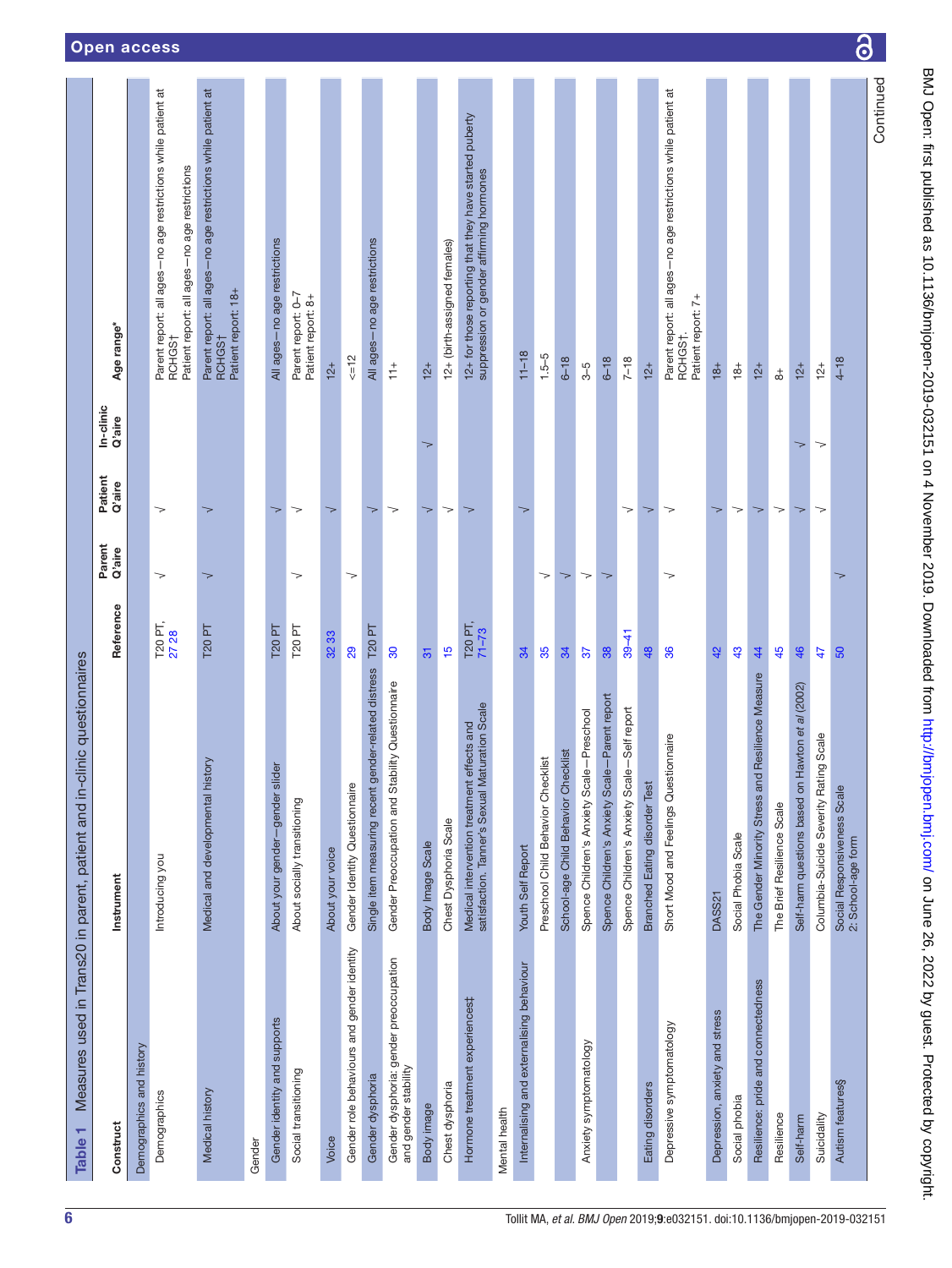| Continued<br>┯<br><b>Table</b>                                                                                                                                                     |                                                                                                                                                                                                                                                                                         |               |                  |                   |                     |                                                                                                           |
|------------------------------------------------------------------------------------------------------------------------------------------------------------------------------------|-----------------------------------------------------------------------------------------------------------------------------------------------------------------------------------------------------------------------------------------------------------------------------------------|---------------|------------------|-------------------|---------------------|-----------------------------------------------------------------------------------------------------------|
| Construct                                                                                                                                                                          | Instrument                                                                                                                                                                                                                                                                              | Reference     | Parent<br>Q'aire | Patient<br>Q'aire | In-clinic<br>Q'aire | Age range*                                                                                                |
| School functioning                                                                                                                                                                 |                                                                                                                                                                                                                                                                                         |               |                  |                   |                     |                                                                                                           |
| School attendance                                                                                                                                                                  | About school (school type, attendance)                                                                                                                                                                                                                                                  | 52            | >                | ∍                 |                     | Parent report: all ages-no age restrictions while patient at<br>Patient report: 18+<br>RCHGS <sup>+</sup> |
| Academic performance                                                                                                                                                               | School-age Child Behavior Checklist                                                                                                                                                                                                                                                     | $\frac{4}{5}$ | $\Rightarrow$    |                   |                     | $6 - 18$                                                                                                  |
| School connectedness                                                                                                                                                               | Psychological Sense of School Membership Survey                                                                                                                                                                                                                                         | 5             |                  | >                 |                     | $12 - 18$                                                                                                 |
| Bullying and discrimination                                                                                                                                                        |                                                                                                                                                                                                                                                                                         |               |                  |                   |                     |                                                                                                           |
| <b>Bullying</b>                                                                                                                                                                    | Gatehouse Bullying Scale                                                                                                                                                                                                                                                                | S3            |                  | ↘                 |                     | $8 - 18$                                                                                                  |
| Discrimination                                                                                                                                                                     | Adapted from the Victorian Population Health Survey                                                                                                                                                                                                                                     | $\mathbf{r}$  |                  | >                 |                     | $18 +$                                                                                                    |
| Family functioning                                                                                                                                                                 |                                                                                                                                                                                                                                                                                         |               |                  |                   |                     |                                                                                                           |
| Family functioning                                                                                                                                                                 | General Functioning<br>Family Assessment Device-<br>scale                                                                                                                                                                                                                               | 61 62         | >                | >                 |                     | Parent report: all ages-no age restrictions while patient at<br>Patient report: 12+<br>RCHGS <sub>T</sub> |
| Quality of life                                                                                                                                                                    |                                                                                                                                                                                                                                                                                         |               |                  |                   |                     |                                                                                                           |
| Quality of life (patient)                                                                                                                                                          | Child Health Utility 9D                                                                                                                                                                                                                                                                 | 55 56         | >                | >                 |                     | Patient report: 6+<br>Parent report: <5                                                                   |
|                                                                                                                                                                                    | AQoL-4D                                                                                                                                                                                                                                                                                 | 5758          |                  | >                 |                     | $+81$                                                                                                     |
| Parental quality of life                                                                                                                                                           | AQoL-4D                                                                                                                                                                                                                                                                                 | 5758          | ⇁                |                   |                     | All ages-no age restrictions while patient at RCHGS†                                                      |
| Drug use and sexual health                                                                                                                                                         |                                                                                                                                                                                                                                                                                         |               |                  |                   |                     |                                                                                                           |
| Health risk behaviours                                                                                                                                                             | Tobacco, alcohol and drug use                                                                                                                                                                                                                                                           | $63 - 66$     |                  | >                 | >                   | $12 +$                                                                                                    |
| Sexuality                                                                                                                                                                          | Attraction and relationship questions. Adapted from<br>Ith Survey<br>the Victorian Population Hea                                                                                                                                                                                       | T20 PT,<br>54 |                  | 7                 | ↘                   | $12 +$                                                                                                    |
| Clinical experiences                                                                                                                                                               |                                                                                                                                                                                                                                                                                         |               |                  |                   |                     |                                                                                                           |
| Discharge status‡                                                                                                                                                                  | Reasons for discharging from RCHGS                                                                                                                                                                                                                                                      | <b>T20 PT</b> | ▽                | ▽                 |                     | For those discharged from RCHGS<br>Patient report: 12+<br>Parent report: <11                              |
| Experiences of care‡                                                                                                                                                               | RCHGS experiences of care                                                                                                                                                                                                                                                               | $67 - 70$     | >                | >                 |                     | Parent report: all ages-no age restrictions while patient at<br>Patient report: 12+<br>RCHGS <sup>+</sup> |
| "Age range refers to the age of TGD youth at which questionnaires are asked of either th<br>tNot administered to parent if young person is aged 18 years (or older) and discharged | ‡Only asked at follow-up assessments.<br>§Only asked at initial assessment.<br>AQoL, The Assessment of Quality of Life; DASS21, Depression Anxiety Stress Scales-21; Q`aire, Questionnaire; TGD, transgender and gender diverse; T2<br>he TGD youth and/or their parent.<br>from RCHGS. |               |                  |                   |                     |                                                                                                           |

6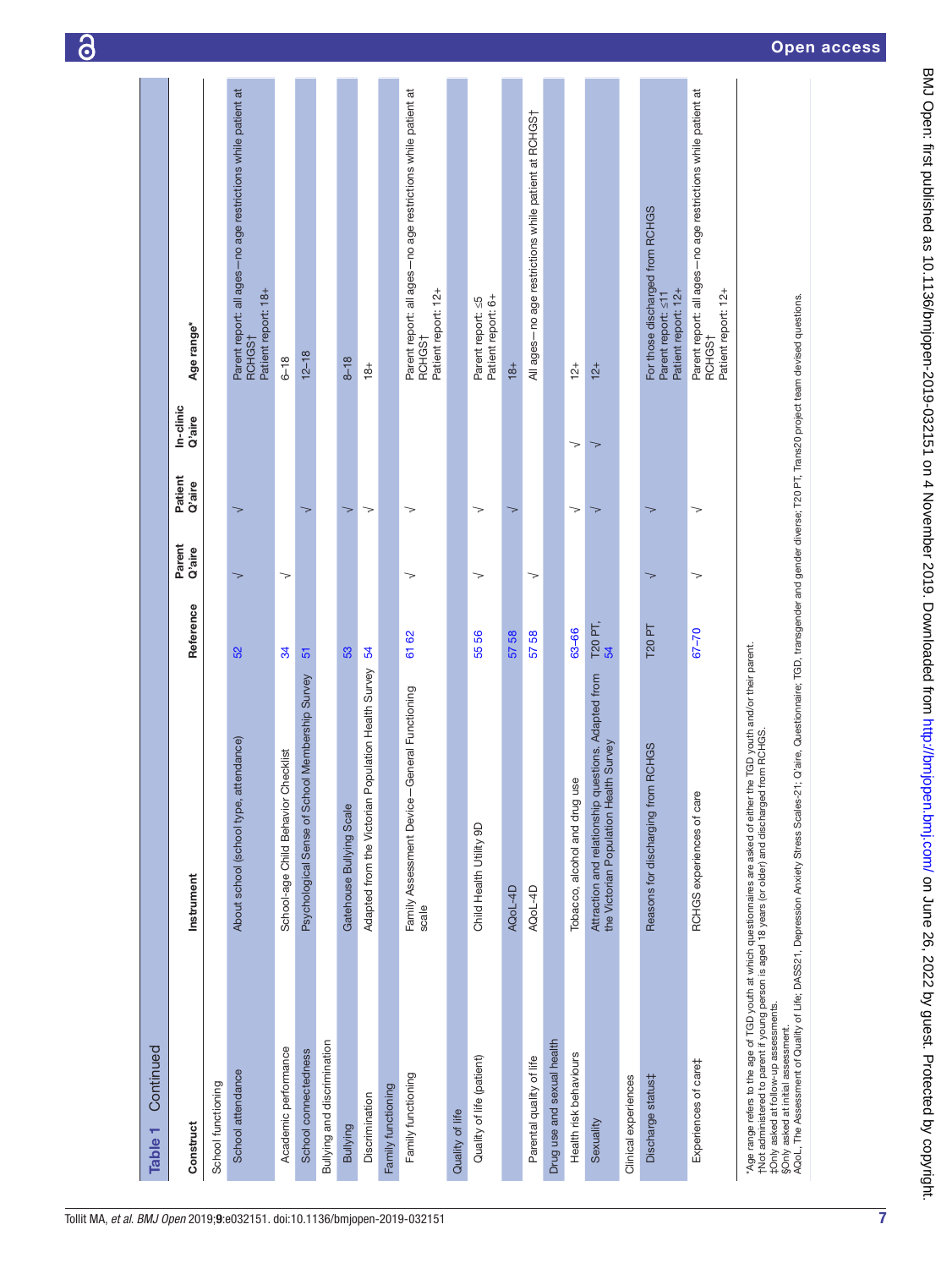measures used frequently in health economic assessments of disease impact. Australian population-based norms and utility weights exist for the AQoL-4D and CHU-9D, respectively.<sup>59 60</sup> Family functioning is measured using the General Functioning 12-item subscale of The McMaster Family Assessment Device.<sup>[61 62](#page-9-34)</sup>

#### Drug use and sexual health

Adolescents and young adults are asked about current and lifetime alcohol, cigarette and illegal drug use, using questions adapted from the Communities That Care survey<sup>63-65</sup> and the Childhood to Adolescence Transition Study, $66$  while sexual health information (including attraction, relationship status, current sexual activity) is gathered via items developed by the Trans20 team and items based on the Victorian Population Health Survey.<sup>[54](#page-9-28)</sup>

#### Experiences of care

Young people (aged 12 and older) and all parents are asked about experiences of care at the RCHGS, using a questionnaire adapted from those in use at adult gender services in the USA, UK and Australia. $67-70$  Following discharge from the RCHGS, participants are asked the reason for discharge.

#### Physiology

To determine the physical effects of puberty blockers and gender affirming hormones, RCHGS clinicians routinely monitor a variety of physiological parameters, including height, weight, body mass index, blood pressure, bone mineral density, luteinising hormone, follicle stimulating hormone, testosterone, oestrogen, liver function, haemoglobin, serum cholesterol and haemoglobin A1c at regular intervals consistent with the Australian Standards of Care and Treatment Guidelines for Trans and Gender Diverse Children and Adolescents.<sup>13</sup> These data are stored within the EMR (for current patients) and can be directly extracted to facilitate analysis. Patients on puberty blockers and gender affirming hormones are reviewed by clinicians approximately every 3–6 months, and we will routinely extract physical health information generated from these appointments from patients' medical record. For those who no longer attend the RCHGS, this information will be sought from patients' current treating clinician, at approximately the same time as their scheduled online assessments.

#### Sample size

In the first 24 months of Trans20, 397 young people were considered eligible for involvement in Trans20. Assuming similar rates for the final 12 months of the 3-year enrolment period, it is expected that the total sample will comprise approximately 600 patients. Taking this into consideration, the starting sample size is large enough to estimate with 90% power a minimum difference of 6% between two proportions or a minimum difference of 0.3 SD between two means of two equal size groups. The statistical power may not be the same for unequal or subgroup analysis.

To estimate attrition, the number of questionnaires completed before an MDAC (or 12 months post FASST)

were examined relative to those who had completed questionnaires before their FASST appointment across the first 24 months of Trans20, resulting in a retention rate of 83%. Based on these figures, it is anticipated that 498 young people will continue completing questionnaires post the 3-year recruitment period.

#### Data analysis plan

Relevant clinical outcomes (GD, mental health, physical health, schooling, family functioning and quality of life) will be described using appropriate univariate statistics and by subgroups such as gender identity, birth-assigned sex and treatment status using bivariate statistics. Multivariate models such as linear regression or logistic regression will be used for continuous or bivariate measures, respectively, to explore the relationship between physiological and clinical outcomes with gender identity adjusting for covariates. Appropriate statistical methods will be applied to analyse the repeated measures of factors over time, their effect on the outcomes including missing data if necessary.

#### Patient and public involvement

The RCHGS Consumer Advisory Group comprises children, adolescents and young adults who identify as TGD, families of those who identity as TGD, as well as representatives from organisations that work with or support the trans community. The RCHGS Consumer Advisory Group was consulted about the Trans20 proposal and provided input into the instruments used in Trans20 and the preferred methods of data collection. The Consumer Advisory Group will continue to be consulted to ensure that this research is conducted in a way that best suits the needs of the trans, gender diverse and non-binary community.

#### Ethics and dissemination

The Royal Children's Hospital Human Research Ethics Committee (HREC) granted approval for the conduct of this study (#36323).

Findings from Trans20 will have translational impact by informing future treatment guidelines and gender affirming healthcare practices. It is expected that findings from the Trans20 study will be presented at conferences and published in peer reviewed journals.

#### **DISCUSSION**

Providing optimal clinical care for TGD young people is critical, but there is a need for stronger empirical research data to inform clinical practice in this emerging field. The Trans20 study has been established to examine biopsychosocial outcomes of TGD individuals attending a large, multidisciplinary paediatric gender service. The majority of data for Trans20 are collected prospectively as part of routine clinical care to assist clinicians in providing patient care and simultaneously offer an opportunity to address important research questions in the field of transgender child and adolescent health.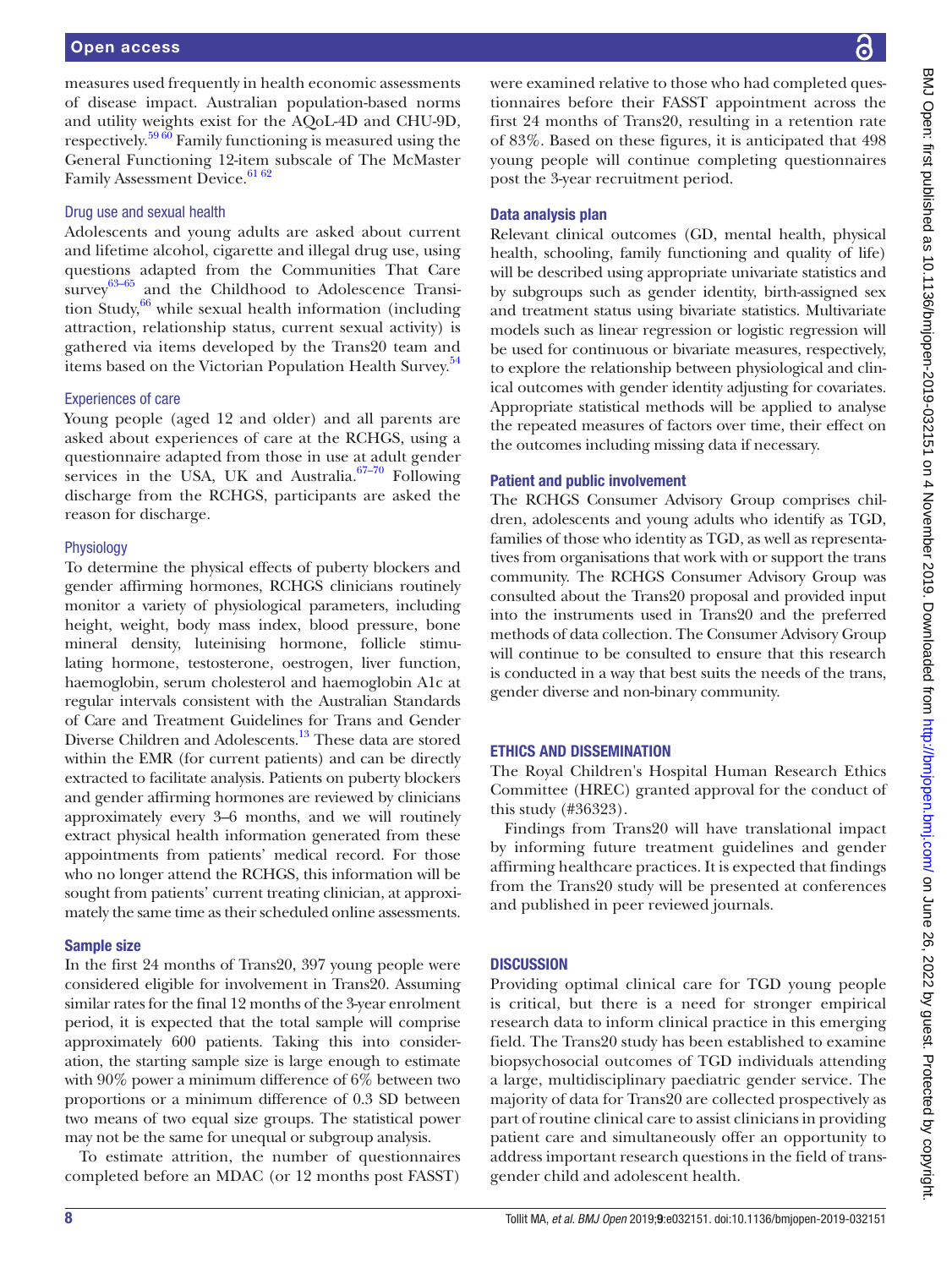6

Several features of Trans20 are worth highlighting. First, the longitudinal nature of the study, spanning childhood, adolescence and young adulthood will allow a number of critical questions to be addressed. The answers to these will shed light on trajectories of gender identity development in early life, risk and protective factors related to health outcomes and the safety and effectiveness of psychosocial and hormonal interventions. Second, the collected data have significant breadth and depth, providing detailed information on gender identity, transition, dysphoria and gender-related healthcare and on mental health, physical health, education, quality of life and family functioning, which will allow for a comprehensive range of outcomes to be examined. Third, study participants are all from a single paediatric gender service that employs a consistent assessment and treatment approach and, in this way, Trans20 avoids some of the difficulties inherent in studies that recruit across multiple sites where treatment approaches may vary.

Similar to other cohort studies, the issue of attrition should be considered in light of its potential to impact the generalisability and power of the study. Notwithstanding this, as the initial enrolment into Trans20 includes all patients attending the RCHGS who complete questionnaires, there is less likelihood of selection bias occurring as part of study recruitment. Furthermore, it is not ethically possible to incorporate an untreated control group in the Trans20 study design. This is because withholding treatment for the purposes of forming a comparison group may cause patients significant distress and therefore pose significant risk of harm to individuals. Absence of a control group will limit the potential to draw direct conclusions about the effectiveness of interventions but, where possible, measures with population-based data are used in Trans20 to compare outcomes of TGD youth with those of the general population.

In conclusion, referrals of TGD children and adolescents for medical care have been increasing across the Western world, and the current demand for transgender health services may be just the tip of the iceberg. Looking ahead, it will be paramount to fill existing knowledge gaps and determine empirically how best to manage the care of TGD young people so that future best practice guidelines can be based on as much robust evidence as possible. In this regard, the Trans20 study will provide critical information pertinent to clinical practice and its provision. It will provide integral information on the natural history of gender diversity, which will enable clinicians to provide accurate prognostic information to patients and families and therefore assist decision-making around social and legal transition for TGD young people. The study will also provide important information on the benefits and risks of current clinical pathways which could be used to inform the TGD community about the long-term safety and outcomes of different forms of medical interventions available to them. Finally, the longitudinal nature of Trans20 will allow opportunities for targeted interventions to be identified and ultimately help improve care for this vulnerable population.

#### Author affiliations

<sup>1</sup>Murdoch Children's Research Institute, Parkville, Victoria, Australia

<sup>2</sup>Department of Adolescent Medicine, The Royal Children's Hospital Melbourne, Parkville, Victoria, Australia

<sup>3</sup>Melbourne Graduate School of Education, The University of Melbourne, Parkville, Victoria, Australia

4 Department of Paediatrics, The University of Melbourne, Parkville, Victoria, Australia <sup>5</sup>Clinical Epidemiology and Biostatistics Unit, Murdoch Children's Research Institute, Parkville, Victoria, Australia

<sup>6</sup>The Walter and Eliza Hall Institute of Medical Research, Parkville, Victoria, Australia

Acknowledgements We would like to acknowledge Associate Professor Sam Winter, Dr Riki Lane, Associate Professor Ruth McNair, Associate Professor Cathrine Mihalopoulos, Professor David Coghill as well as the RCHGS team for their intellectual input into the Trans20 study design. We would also like to thank the RCHGS Consumer Advisory Group for providing feedback about the Trans20 proposal and for providing input into the instruments used in Trans20 and the preferred methods of data collection.

Contributors KP, MAT, MT and CP conceptualised the design of the study. MH devised the analysis plan. JB, CC and NF helped to implement the study. MAT drafted the manuscript. All authors reviewed and edited the manuscript and approved the final manuscript.

Funding The Trans20 study is supported by the RCH Foundation.

Competing interests None declared.

Patient consent for publication Not required.

Provenance and peer review Not commissioned; externally peer reviewed.

**Open access** This is an open access article distributed in accordance with the Creative Commons Attribution Non Commercial (CC BY-NC 4.0) license, which permits others to distribute, remix, adapt, build upon this work non-commercially, and license their derivative works on different terms, provided the original work is properly cited, appropriate credit is given, any changes made indicated, and the use is non-commercial. See: [http://creativecommons.org/licenses/by-nc/4.0/.](http://creativecommons.org/licenses/by-nc/4.0/)

#### ORCID iDs

Michelle Anne Tollit <https://orcid.org/0000-0003-4940-0841> Monsurul Hoq <http://orcid.org/0000-0002-0504-9335> Janet Bryson<http://orcid.org/0000-0001-9817-2481> Ken C Pang <https://orcid.org/0000-0002-6881-775X>

#### **REFERENCES**

- <span id="page-8-0"></span>1. Meerwijk EL, Sevelius JM. Transgender population size in the United States: a meta-regression of population-based probability samples. *[Am J Public Health](http://dx.doi.org/10.2105/AJPH.2016.303578)* 2017;107:e1–8.
- <span id="page-8-1"></span>2. Goodman M, Adams N, Corneil T, *et al*. Size and distribution of transgender and gender Nonconforming populations: a narrative review. *[Endocrinol Metab Clin North Am](http://dx.doi.org/10.1016/j.ecl.2019.01.001)* 2019;48:303–21.
- <span id="page-8-2"></span>3. Strauss P, Cook A, Winter S, *et al*. *Trans Pathways: the mental health experiences and care pathways of trans young people. Summary of results*. Perth, Australia: Telethon Kids Institute, 2017.
- 4. Earnshaw VA, Bogart LM, Poteat VP, *et al*. Bullying among lesbian, gay, bisexual, and transgender youth. *[Pediatr Clin North Am](http://dx.doi.org/10.1016/j.pcl.2016.07.004)* 2016;63:999–1010.
- 5. Huffaker L, Kwon P. A comprehensive approach to sexual and transgender prejudice. *[J Gay Lesbian Soc Serv](http://dx.doi.org/10.1080/10538720.2016.1191405)* 2016;28:195–213.
- 6. Winter S, Diamond M, Green J, *et al*. Transgender people: health at the margins of society. *[The Lancet](http://dx.doi.org/10.1016/S0140-6736(16)00683-8)* 2016;388:390–400.
- <span id="page-8-3"></span>7. Heard J, Morris A, Kirouac N, *et al*. Gender dysphoria assessment and action for youth: review of health care services and experiences of trans youth in Manitoba. *[Paediatr Child Health](http://dx.doi.org/10.1093/pch/pxx156)* 2018;23:179–84.
- 8. The Tavistock and Portman NHS Foundation Trust. GIDS referrals increase in 2017/18, 2018. Available: [http://gids.nhs.uk/news-events/](http://gids.nhs.uk/news-events/2018-05-16/gids-referrals-increase-201718) [2018-05-16/gids-referrals-increase-201718](http://gids.nhs.uk/news-events/2018-05-16/gids-referrals-increase-201718)
- 9. Spack NP, Edwards-Leeper L, Feldman HA, *et al*. Children and adolescents with gender identity disorder referred to a pediatric medical center. *[Pediatrics](http://dx.doi.org/10.1542/peds.2011-0907)* 2012;129:418–25.
- 10. Telfer M, Tollit M, Feldman D. Transformation of health-care and legal systems for the transgender population: the need for change in Australia. *[J Paediatr Child Health](http://dx.doi.org/10.1111/jpc.12994)* 2015;51:1051–3.
- <span id="page-8-4"></span>11. Coleman E, Bockting W, Botzer M, *et al*. Standards of care for the health of transsexual, transgender, and gender-nonconforming people, version 7. *[Int J Transgend](http://dx.doi.org/10.1080/15532739.2011.700873)* 2012;13:165–232.
- <span id="page-8-5"></span>12. Hembree WC, Cohen-Kettenis PT, Gooren L, *et al*. Endocrine treatment of Gender-Dysphoric/Gender-Incongruent persons: an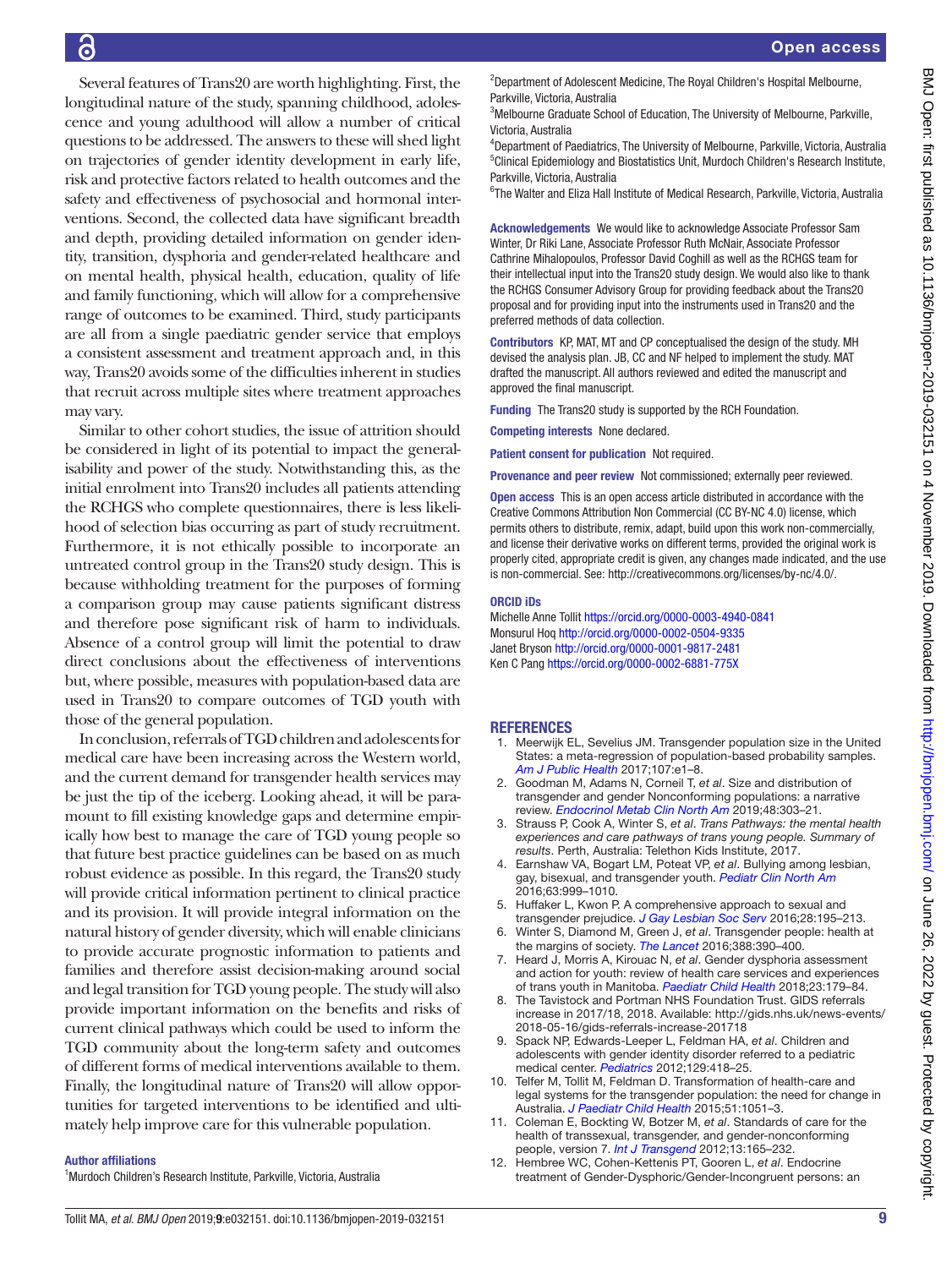### Open access

- <span id="page-9-37"></span>13. Telfer MM, Tollit MA, Pace CC, *et al*. Australian standards of care and treatment guidelines for transgender and gender diverse children and adolescents. *[Med J Aust](http://dx.doi.org/10.5694/mja17.01044)* 2018;209:132–6.
- <span id="page-9-0"></span>14. Marinkovic M, Newfield RS. Chest reconstructive surgeries in transmasculine youth: experience from one pediatric center. *[Int J](http://dx.doi.org/10.1080/15532739.2017.1349706)  [Transgend](http://dx.doi.org/10.1080/15532739.2017.1349706)* 2017;18:376–81.
- <span id="page-9-12"></span>15. Olson-Kennedy J, Warus J, Okonta V, *et al*. Chest reconstruction and chest dysphoria in transmasculine minors and young adults: comparisons of nonsurgical and postsurgical cohorts. *JAMA Pediatr* 2018;172:431–6.
- 16. Schuster MA, Reisner SL, Onorato SE. Beyond bathrooms- meeting the health needs of transgender people. *[N Engl J Med](http://dx.doi.org/10.1056/NEJMp1605912)* 2016;375:101–3.
- 17. Chew D, Anderson J, Williams K, *et al*. Hormonal treatment in young people with gender dysphoria: a systematic review. *[Pediatrics](http://dx.doi.org/10.1542/peds.2017-3742)* 2018;141:e20173742.
- <span id="page-9-1"></span>18. Ehrensaft D. Raising Girlyboys: a parent's perspective. *[Studies in](http://dx.doi.org/10.1080/15240650701226581)  [Gender and Sexuality](http://dx.doi.org/10.1080/15240650701226581)* 2007;8:269–302.
- <span id="page-9-2"></span>19. Temple Newhook J, Pyne J, Winters K, *et al*. A critical commentary on follow-up studies and "desistance" theories about transgender and gender-nonconforming children. *Int J Transgend* 2018;19:212–24.
- 20. Drummond KD, Bradley SJ, Peterson-Badali M, *et al*. A followup study of girls with gender identity disorder. *[Dev Psychol](http://dx.doi.org/10.1037/0012-1649.44.1.34)* 2008;44:34–45.
- 21. Steensma TD, Biemond R, de Boer F, *et al*. Desisting and persisting gender dysphoria after childhood: a qualitative follow-up study. *[Clin](http://dx.doi.org/10.1177/1359104510378303)  [Child Psychol Psychiatry](http://dx.doi.org/10.1177/1359104510378303)* 2011;16:499–516.
- 22. Steensma TD, McGuire JK, Kreukels BPC, *et al*. Factors associated with desistence and persistence of childhood gender dysphoria: a quantitative follow-up study. *[J Am Acad Child Adolesc Psychiatry](http://dx.doi.org/10.1016/j.jaac.2013.03.016)* 2013;52:582–90.
- 23. Wallien MSC, Cohen-Kettenis PT. Psychosexual outcome of gender-dysphoric children. *[J Am Acad Child Adolesc Psychiatry](http://dx.doi.org/10.1097/CHI.0b013e31818956b9)* 2008;47:1413–23.
- <span id="page-9-3"></span>24. de Vries ALC, McGuire JK, Steensma TD, *et al*. Young adult psychological outcome after puberty suppression and gender reassignment. *[Pediatrics](http://dx.doi.org/10.1542/peds.2013-2958)* 2014;134:696–704.
- <span id="page-9-4"></span>25. Reardon S. Largest ever study of transgender teenagers set to kick off. *[Nature](http://dx.doi.org/10.1038/531560a)* 2016;531:560.
- <span id="page-9-5"></span>26. GmbH L. *LimeSurvey: an open source survey tool*. Hamburg, Germany: LimeSurvey GmbH.
- <span id="page-9-6"></span>27. McLennan W. *Standards for statistics on cultural and language diversity*. Canberra: Australian Bureau of Statistics, 1999.
- <span id="page-9-7"></span>28. Australian Bureau of Statistics. Census household form, 2016. Available: [http://www.abs.gov.au/ausstats/abs@.nsf/Lookup/2901.](http://www.abs.gov.au/ausstats/abs@.nsf/Lookup/2901.0Main%20Features802016/$FILE/2016%20Census%20Sample%20Household%20Form.pdf) [0Main%20Features802016/\\$FILE/2016%20Census%20Sample%](http://www.abs.gov.au/ausstats/abs@.nsf/Lookup/2901.0Main%20Features802016/$FILE/2016%20Census%20Sample%20Household%20Form.pdf) [20Household%20Form.pdf](http://www.abs.gov.au/ausstats/abs@.nsf/Lookup/2901.0Main%20Features802016/$FILE/2016%20Census%20Sample%20Household%20Form.pdf)
- <span id="page-9-8"></span>29. Johnson LL, Bradley SJ, Birkenfeld-Adams AS, *et al*. A parentreport gender identity questionnaire for children. *[Arch Sex Behav](http://dx.doi.org/10.1023/B:ASEB.0000014325.68094.f3)* 2004;33:105–16.
- <span id="page-9-9"></span>30. Hakeem A, Črnčec R, Asghari-Fard M, *et al*. Development and validation of a measure for assessing gender dysphoria in adults: the gender Preoccupation and stability questionnaire. *[Int J Transgend](http://dx.doi.org/10.1080/15532739.2016.1217812)* 2016;17:131–40.
- <span id="page-9-10"></span>31. Lindgren TW, Pauly IB. A body image scale for evaluating transsexuals. *[Arch Sex Behav](http://dx.doi.org/10.1007/BF01544272)* 1975;4:639–56.
- <span id="page-9-11"></span>32. Dacakis G, Davies S, Oates JM, *et al*. Development and preliminary evaluation of the transsexual voice questionnaire for male-to-female transsexuals. *[J Voice](http://dx.doi.org/10.1016/j.jvoice.2012.11.005)* 2013;27:312–20.
- 33. Davies SM, Johnston JR. Exploring the validity of the transsexual voice questionnaire for male-to-female transsexuals. *Can J Speech-Lang Pathol Audiol*;39:40–51.
- <span id="page-9-13"></span>34. Achenbach T, Rescorla LA. *Manual for the ASEBA School-Age Forms & Profiles*. Burlington, VT: University of Vermont, Research Center for Children, Youth, & Families, 2001.
- <span id="page-9-31"></span>35. Achenbach T, Rescorla LA. *Manual for the ASEBA Preschool Forms & Profiles*. Burlington, VT: University of Vermont, Research Center for Children, Youth, & Families, 2000.
- <span id="page-9-14"></span>36. Angold A, Costello EJ, Messer SC, *et al*. Development of a short questionnaire for use in epidemiological studies of depression in children and adolescents. *Int J Meth Psych Res* 1995;5:237–49.
- <span id="page-9-15"></span>37. Edwards SL, Rapee RM, Kennedy SJ, *et al*. The assessment of anxiety symptoms in preschool-aged children: the revised preschool anxiety scale. *[J Clin Child Adolesc Psychol](http://dx.doi.org/10.1080/15374411003691701)* 2010;39:400–9.
- <span id="page-9-32"></span>38. Nauta MH, Scholing A, Rapee RM, *et al*. A parent-report measure of children's anxiety: psychometric properties and comparison with child-report in a clinic and normal sample. *[Behav Res Ther](http://dx.doi.org/10.1016/S0005-7967(03)00200-6)* 2004;42:813–39.
- <span id="page-9-33"></span>39. Spence SH. A measure of anxiety symptoms among children. *[Behav](http://dx.doi.org/10.1016/S0005-7967(98)00034-5)  [Res Ther](http://dx.doi.org/10.1016/S0005-7967(98)00034-5)* 1998;36:545–66.
- 40. Spence SH. Structure of anxiety symptoms among children: a confirmatory factor-analytic study. *[J Abnorm Psychol](http://dx.doi.org/10.1037/0021-843X.106.2.280)* 1997;106:280–97.
- 41. Spence SH, Barrett PM, Turner CM. Psychometric properties of the Spence children's anxiety scale with young adolescents. *[J Anxiety](http://dx.doi.org/10.1016/S0887-6185(02)00236-0)  [Disord](http://dx.doi.org/10.1016/S0887-6185(02)00236-0)* 2003;17:605–25.
- <span id="page-9-16"></span>42. Lovibond SH, Lovibond PF. *Manual for the depression anxiety stress scales*. 2nd edn. Sydney: Psychology Foundation, 1995.
- <span id="page-9-17"></span>43. Mattick RP, Clarke JC. Development and validation of measures of social phobia scrutiny fear and social interaction anxiety. *[Behav Res](http://dx.doi.org/10.1016/s0005-7967(97)10031-6)  [Ther](http://dx.doi.org/10.1016/s0005-7967(97)10031-6)* 1998;36:455–70.
- <span id="page-9-18"></span>44. Testa RJ, Habarth J, Peta J, *et al*. Development of the gender minority stress and resilience measure. *[Psychology of Sexual](http://dx.doi.org/10.1037/sgd0000081)  [Orientation and Gender Diversity](http://dx.doi.org/10.1037/sgd0000081)* 2015;2:65–77.
- <span id="page-9-19"></span>45. Smith BW, Dalen J, Wiggins K, *et al*. The brief resilience scale: assessing the ability to bounce back. *[Int J Behav Med](http://dx.doi.org/10.1080/10705500802222972)* 2008;15:194–200.
- <span id="page-9-20"></span>46. Hawton K, Rodham K, Evans E, *et al*. Deliberate self harm in adolescents: self report survey in schools in England. *[BMJ](http://dx.doi.org/10.1136/bmj.325.7374.1207)* 2002;325:1207–11.
- <span id="page-9-21"></span>47. Posner K, Brown GK, Stanley B, *et al*. The Columbia-Suicide severity rating scale: initial validity and internal consistency findings from three multisite studies with adolescents and adults. *[Am J Psychiatry](http://dx.doi.org/10.1176/appi.ajp.2011.10111704)* 2011;168:1266–77.
- <span id="page-9-22"></span>48. Selzer R, Hamill C, Bowes G, *et al*. The branched eating disorders test: validity in a nonclinical population. *[Int J Eat Disord](http://dx.doi.org/10.1002/(SICI)1098-108X(199607)20:1<57::AID-EAT7>3.0.CO;2-3)* 1996;20:57–64.
- <span id="page-9-23"></span>49. Van Der Miesen AIR, Hurley H, De Vries ALC. Gender dysphoria and autism spectrum disorder: a narrative review. *[Int Rev Psychiatry](http://dx.doi.org/10.3109/09540261.2015.1111199)* 2016;28:70–80.
- <span id="page-9-24"></span>50. Constantino J, Gruber C. *The social responsiveness scale manual, second edition (SRS-2)*. Los Angeles, CA: Western Psychological Services, 2012.
- <span id="page-9-25"></span>51. Goodenow C. The psychological sense of school membership among adolescents: scale development and educational correlates. *[Psychol Sch](http://dx.doi.org/10.1002/1520-6807(199301)30:1<79::AID-PITS2310300113>3.0.CO;2-X)* 1993;30:79–90.
- <span id="page-9-26"></span>52. Daraganova G. *Is it OK to be away? School attendance in the primary school years. The longitudinal study of Australian children annual statistical report*. Australian Institute of Family Studies, 2012.
- <span id="page-9-27"></span>53. Bond L, Wolfe S, Tollit M, *et al*. A comparison of the Gatehouse bullying scale and the peer relations questionnaire for students in secondary school. *[J Sch Health](http://dx.doi.org/10.1111/j.1746-1561.2007.00170.x)* 2007;77:75–9.
- <span id="page-9-28"></span>54. Victorian Agency for Health Information. *Victorian population health survey 2017*. Melbourne: VAHI, 2019.
- <span id="page-9-29"></span>55. Stevens K. Assessing the performance of a new generic measure of health-related quality of life for children and refining it for use in health state valuation. *[Appl Health Econ Health Policy](http://dx.doi.org/10.2165/11587350-000000000-00000)* 2011;9:157–69.
- 56. Stevens K. Valuation of the child health utility 9D index. *[Pharmacoeconomics](http://dx.doi.org/10.2165/11599120-000000000-00000)* 2012;30:729–47.
- <span id="page-9-30"></span>57. Hawthorne G, Richardson J, Osborne R. The assessment of quality of life (AQoL) instrument: a psychometric measure of health-related quality of life. *[Qual Life Res](http://dx.doi.org/10.1023/A:1008815005736)* 1999;8:209–24.
- 58. Richardson J, Hawthorne G. *The Australian quality of life (AQoL) instrument: psychometric properties of the descriptive system and initial validation*. Australian Studies in Health Service Administration, 1998: 315–42.
- <span id="page-9-36"></span>59. Hawthorne G, Korn S, Richardson J. Population norms for the AQoL derived from the 2007 Australian national survey of mental health and wellbeing. *[Aust N Z J Public Health](http://dx.doi.org/10.1111/1753-6405.12004)* 2013;37:7–16.
- 60. Furber G, Segal L. The validity of the child health utility instrument (CHU9D) as a routine outcome measure for use in child and adolescent mental health services. *[Health Qual Life Outcomes](http://dx.doi.org/10.1186/s12955-015-0218-4)* 2015;13:1.
- <span id="page-9-34"></span>61. Epstein NB, Baldwin LM, Bishop DS. The McMaster family assessment device. *[J Marital Fam Ther](http://dx.doi.org/10.1111/j.1752-0606.1983.tb01497.x)* 1983;9:171–80.
- 62. Miller IW, Epstein NB, Bishop DS, *et al*. The McMaster family assessment device: reliability and validity\*. *[J Marital Fam Ther](http://dx.doi.org/10.1111/j.1752-0606.1985.tb00028.x)* 1985;11:345–56.
- <span id="page-9-35"></span>63. Pollard JA, Hawkins JD, Arthur MW. Risk and protection: are both necessary to understand diverse behavioral outcomes in adolescence? *[Soc Work Res](http://dx.doi.org/10.1093/swr/23.3.145)* 1999;23:145–58.
- 64. Glaser RR, Horn MLV, Arthur MW, *et al*. Measurement properties of the communities that Care youth survey across demographic groups. *[J Quant Criminol](http://dx.doi.org/10.1007/s10940-004-1788-1)* 2005;21:73–102.
- 65. Arthur MW, Hawkins JD, Pollard JA, *et al*. Measuring risk and protective factors for substance use, delinquency, and other adolescent problem behaviors. The communities that care youth survey. *[Eval Rev](http://dx.doi.org/10.1177/0193841X0202600601)* 2002;26:575–601.